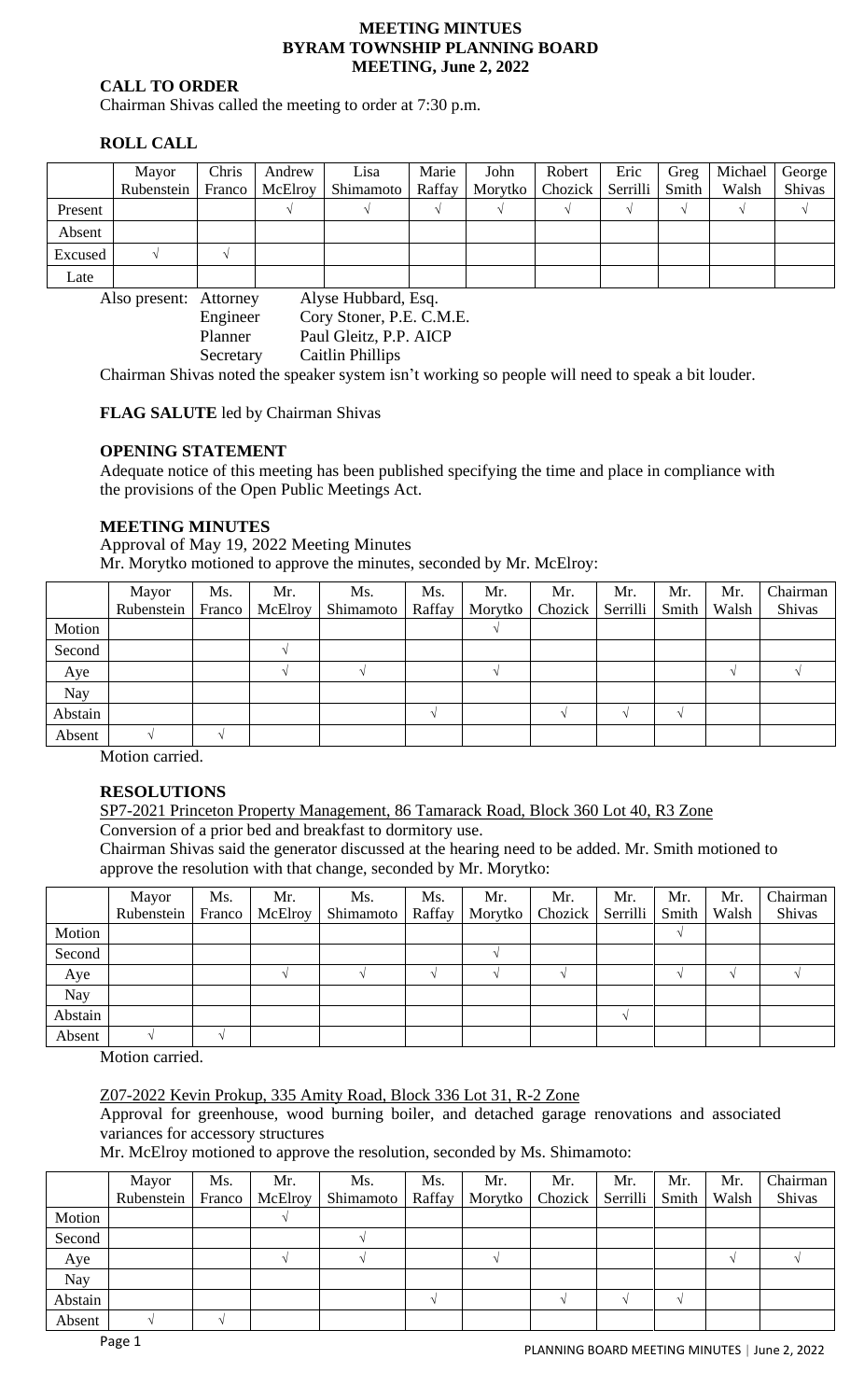### Motion carried.

### Z08-2022 Jose Quinones, 187 Lackawanna Drive, Block 264 Lot 280, R-5 Zone Approval for construction of a deck, as well as an adjustment to the roof. Mr. Morytko motioned to approve the resolution, seconded by Ms. Shimamoto:

|         | Mayor<br>Rubenstein | Ms. | Mr.<br>Franco McElroy | Ms.<br>Shimamoto | Ms.<br>Raffay | Mr.<br>Morytko | Mr.<br>Chozick | Mr.<br>Serrilli | Mr.<br>Smith | Mr.<br>Walsh | Chairman<br>Shivas |
|---------|---------------------|-----|-----------------------|------------------|---------------|----------------|----------------|-----------------|--------------|--------------|--------------------|
| Motion  |                     |     |                       |                  |               |                |                |                 |              |              |                    |
| Second  |                     |     |                       |                  |               |                |                |                 |              |              |                    |
| Aye     |                     |     |                       |                  |               |                |                |                 |              |              |                    |
| Nay     |                     |     |                       |                  |               |                |                |                 |              |              |                    |
| Abstain |                     |     |                       |                  |               |                |                |                 |              |              |                    |
| Absent  |                     |     |                       |                  |               |                |                |                 |              |              |                    |

Motion carried.

Z03-2021 Linda Burke, 12 Meadowbrook Terrace, Block 297 Lot 14, R-5 Zone Extension of approval to construct an addition on their home Mr. Morytko motioned to approve the resolution, seconded by Ms. Shimamoto:

|         | Mayor      | Ms.    | Mr.     | Ms.       | Ms.    | Mr.     | Mr.              | Mr. | Mr.   | Mr.   | Chairman |
|---------|------------|--------|---------|-----------|--------|---------|------------------|-----|-------|-------|----------|
|         | Rubenstein | Franco | McElroy | Shimamoto | Raffay | Morytko | Chozick Serrilli |     | Smith | Walsh | Shivas   |
| Motion  |            |        |         |           |        |         |                  |     |       |       |          |
| Second  |            |        |         |           |        |         |                  |     |       |       |          |
| Aye     |            |        |         |           |        |         |                  |     |       |       |          |
| Nay     |            |        |         |           |        |         |                  |     |       |       |          |
| Abstain |            |        |         |           |        |         |                  |     |       |       |          |
| Absent  |            |        |         |           |        |         |                  |     |       |       |          |

Motion carried.

## **SUBCOMMITTEE**

SP2-2022 Byram Donuts, LLC, 25 Route 206, Block 29 Lot 201, VB Zone Approval for drive thru, new driveway, parking expansion, loading space, and new signage

Mr. Walsh said one of the primary changes is the traffic circulation that would help with stacking in the drive thru. They will need more fire protection detail or review of the fire protection by the fire department. An EIS is not required but they want the applicant to speak to the impact that sewer, stormwater, traffic, and lighting could have on the area. They don't have stormwater calculations, and need turning templates, especially for the bypass. They'll also need a Highlands Exemption.

Mr. Walsh motioned to deem the application complete and schedule it for 07/21, seconded by Ms. Shimamoto:

|         | Mayor      | Ms.    | Mr.     | Ms.       | Ms.    | Mr.     | Mr.     | Mr.              | Mr. | Mr.   | Chairman |
|---------|------------|--------|---------|-----------|--------|---------|---------|------------------|-----|-------|----------|
|         | Rubenstein | Franco | McElroy | Shimamoto | Raffay | Morytko | Chozick | Serrilli   Smith |     | Walsh | Shivas   |
| Motion  |            |        |         |           |        |         |         |                  |     |       |          |
| Second  |            |        |         |           |        |         |         |                  |     |       |          |
| Aye     |            |        |         |           |        |         |         |                  |     |       |          |
| Nay     |            |        |         |           |        |         |         |                  |     |       |          |
| Abstain |            |        |         |           |        |         |         |                  |     |       |          |
| Absent  |            |        |         |           |        |         |         |                  |     |       |          |

Motion carried.

#### **OLD BUSINESS**

SP8-2021 Goksun Goksu, 12 Ghost Pony Road, Block 361 Lot 2.03, R-3 Zone Expansion a 4-family dwelling to 6 family

Page 2 Mr. Schepis introduced Daniel Wolhlebb, who lives at 12 Ghost Pony Road and was sworn in. He's lived there for three years, and has no issues with water entering the dwelling, and has heard no complaints from other neighbors regarding the same. They had one septic issue where someone flushed products they shouldn't have and it clogged the system, but otherwise no complaints. He didn't have any issues with water pressure. Mr. Schepis stated that he asked Mr. Wolhlebb to count the number of cars overnight; he counted five in the lot. He reviewed the plans submitted and thinks they look nice, and are an upgrade to what's there now. Chairman Shivas confirmed the apartments are all first and second floor. He asked if any water runs across the property; Mr. Wolhlebb said nothing on the property itself. He's not sure of any water running into the street. Mr. Walsh asked how often there is parking on the street. Mr. Wolhlebb said sometimes there are people for special events; lately not too often. Mr. Walsh confirmed street parking is for when guests come over, and not generally overnight.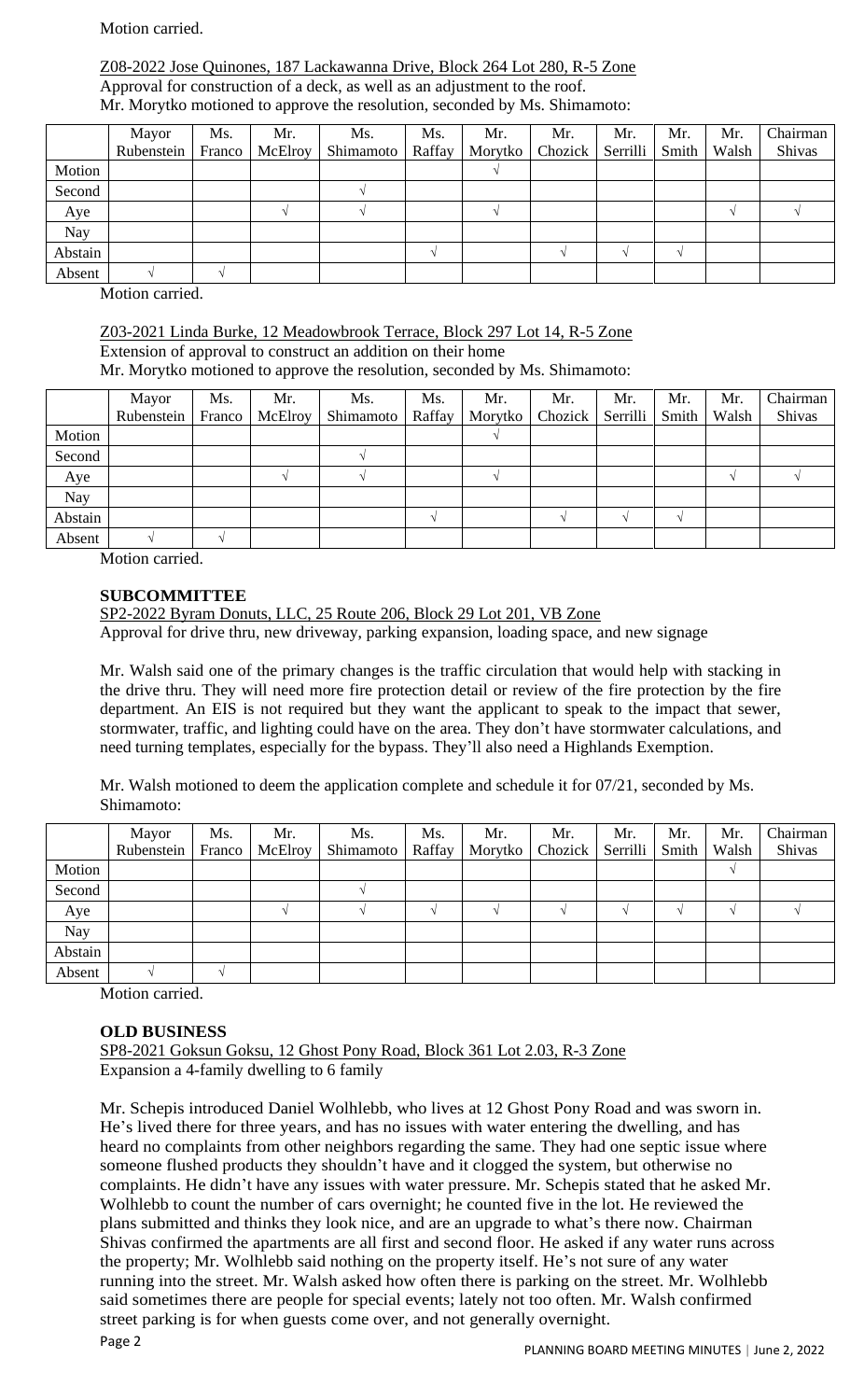Chairman Shivas opened to the public. Mike Finn of 22 Ghost Pony Road asked if they had seen water running down the road. Mr. Wolhlebb said from his property, he's seen in the dirt near the neighbor. He confirmed they never got flooded in their apartment. Chairman Shivas asked if he had a basement; Mr. Wolhlebb said no. Joan Salvas of 25 Ghost Pony Road said she has photos from 9:40 this morning of the water runoff. Mr. Walsh noted he understands the witness to not have testified about water in the road, but only about inside the building. Tim Hanson of 15 Ghost Pony Road confirmed the number of cars in the lot last night was 5. He asked if Mr. Wolhlebb has seen more than 5 cars in the past year. He said yes, depending on family members; up to 5-6 cars for one apartment. Mr. Hanson confirmed no neighbors mentioned water issues to Mr. Wolhlebb. Chairman Shivas closed to the public.

Mr. Schepis said he filed an OPRA request to the town for any permits, approvals, and information on the history of the property. He submitted **Exhibit A3**, the tax records of the property. Mr. Walsh confirmed the purpose of this document is to assert that the property was assessed as a 4-family dwelling; it was never single-family.

Mr. Schepis re-introduced Mr. Mantyla to review the stormwater management updates. Mr. Mantyla remains under oath and his license is still current. He discussed the revised plans, with a larger infiltration system, which can control the runoff from the building, existing and proposed. He added some inlets and curbing to catch water off the parking lot. They've also done a soil evaluation, with a test hole on 05/17. The first four feet are a clay material with poor infiltration. At four feet, there's gravelly/sandy loam, which would be the bottom of the infiltration system. The test hole was excavated to 8 feet. They encountered ground water at around 6 feet. The infiltration system has to be 2 feet above the water table, which they have. The stormwater from the roof is running over to the southernmost corner of the lot, into a stone scour hole. The scour hole is to stop erosion, not for infiltration. He suspects the poor soil quality at the top contributes to the water runoff. There was further discussion about the scour hole and piping. Their proposal is to install a new system partially under the new parking lot, and tie the existing 3 pipes into that. Mr. Walsh noted he's seen a week after a rain event, there's still water percolating out of the scour hole. Mr. Mantyla said it could be because of the bad soils for the first four feet, making it hard to drain. Mr. Mantyla noted there's also a curtain drain between the building and the septic, which may be causing the prolonged water. Mr. Walsh asked how far the test pit is from the scour hole. Mr. Mantyla said what's labeled as a pit is the scour hole, and it's left and 10 feet off the property line. The new system will be near the parking lot, which is where the test hole was dug. Mr. Mantyla submitted **Exhibit A4**, photos and a soil log. The soil tests were done 05/17, the day after a large rain; Mr. Mantyla was present for this. He reviewed the soil log contents. He noted the system is shallower with chambers, which are open on the bottom with a bed of stone, which is wrapped in filter fabric to prevent silt. Mr. Schepis confirmed this means the opening of the infiltration system is in the beginning of the good soil, and that the proposed work would help with current conditions and roof runoff; this would be a benefit to install. Mr. Mantyla believes this will control the existing and proposed water off the buildings and parking lot. Chairman Shivas asked about the ground water; he confirmed this time of year is the wettest. Mr. Mantyla noted this would be the highest water table, in the spring. Chairman Shivas confirmed the system is two feet above the groundwater. Mr. Mantyla said in the stone pit, there will be six chambers for the water. Mr. Schepis confirmed the chambers are empty. Mr. Mantyla said there's also storage in the stone. Mr. Chozick asked if the water behind the house is directed to the pit. Mr. Mantyla said it's not intended to collect surface runoff, but the roof and parking lot. Mr. Chozick's concern is if the volume of water will be overwhelmed by the curtain drain. Mr. Mantyla said that may happen in an extreme storm, not at a high volume. Mr. Chozick asked if this would keep up with the week-long drainage. Mr. Mantyla said it has 72 hours to drain to be adequate; it shouldn't be prolonged. Mr. Chozick noted this may help a little bit, but is unsure of a marked improvement, especially considering the water table level. Mr. Mantyla said 2 feet is sufficient. Mr. Chozick said it's not just the building, but water coming down off the hill. Mr. Mantyla said this is calculated to control the existing and proposed roof and 60-70% of the parking area. Even if they stop all the water runoff of this property, there's still other water that crosses into the road. Mr. Stoner asked if Mr. Mantyla saw any mottling in the soil; he said when they dug to 8, it bled out the sides, so no mottling above 74 inches. Mr. Stoner's concern is there's rock everywhere. He can't tell how much this will improve the situation; putting the system in the ground makes sense, but the benefit is unknown due to the rocks. Mr. Stoner noted there's not much distance below to drain the water. Mr. Mantyla said typically it would move laterally. Mr. McElroy added that there's no guarantee that good soil is surrounding this, considering the rock. He noted the proofs for a use variance are higher—he's not looking for the same conditions. He asked why the system wasn't designed to try to capture all the water—is there a system that can be designed that would guarantee a benefit. Mr. Mantyla said the proposed system could be enlarged to capture the rest of the water. His assumption was that the Board asked for stormwater management for the building. Mr. Stoner said the unknown is the groundwater conditions and that impact on the system. He thinks additional test holes would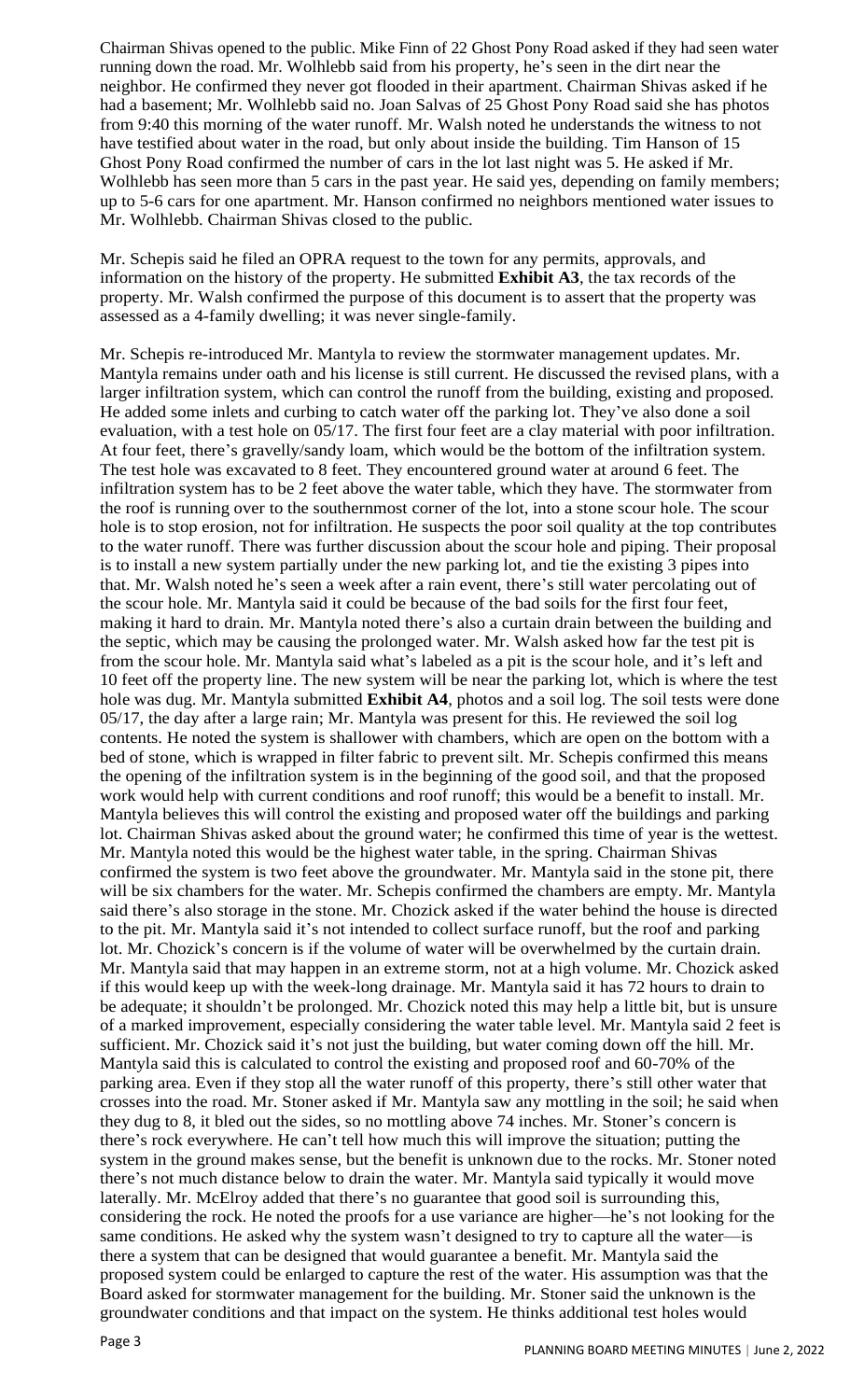need to be dug to determine where the rocks are, and a flood test to see where the water goes. Mr. McElroy asked if there's a possibility the system is designed that has no improvement. Mr. Mantyla said no—it will make a large improvement. Ms. Shimamoto said the previous systems were removed for these updates; she asked if those could be put back and still have the new system, which would help with runoff. Mr. Mantyla said those systems were only calculated for the increase but can be expanded. Mr. Smith asked if it's possible this system can't be installed. Mr. Mantyla said additional excavation would determine that. It's easier to find a location where there's no rock. Ms. Raffay asked about monitoring the cleanliness of the systems. Mr. Mantyla said it's up to the owner. Mr. Stoner asked about runoff from the parking lot with oil and debris; Mr. Mantyla said that's found on any road or parking lot. There are inlets to collect it. Mr. Stoner noted hood systems that would help. Mr. Mantyla said he's willing to add that to the plan. Ms. Raffay said the point is with debris, it'd be harder to drain.

Mr. Schepis asked Mr. Stoner what he'd like to see to address the Board concerns. Mr. Stoner said the biggest concern is the draining of the basin. He recommends flood tests, more test holes for rocks, and a profile of where the rocks are. He'd want to see more in that corner of the property. He'd also like more provisions to see getting this in the ground in different locations. Mr. Stoner said he doesn't want the constant flow of water leaving the property. Mr. Schepis confirmed that working with the system to help address water runoff would address concerns of the Board. At this time the Board took a ten minute recess.

The meeting was called back into order. Mr. Schepis said getting the information Mr. Stoner asked for will take significant work. They are agreeable to having their professionals work with Mr. Stoner to come up with additional areas of infiltration in addition to what's proposed. They are agreeable to having this as a condition of obtaining building permits. They want to have an approval before they put in the work of testing. Mr. Gleitz asked about a timeframe for if Mr. Stoner is not satisfied. Ms. Hubbard asked if that's something Mr. Stoner is comfortable doing. Mr. McElroy said the issue is Mr. Stoner doesn't vote, so his determinations may be different than the rest of the Board. He doesn't want to put all the work on Mr. Stoner. Mr. Chozick said this seems a bit too qualitative—he wants to see quantitative data about the drainage and improvements. Mr. McElroy said if they can't get the quantity needed, they'd need to come back. Ms. Hubbard and Mr. Gleitz noted they could bifurcate the application. Mr. Schepis said they would take this as a condition of preliminary and come back with a final site plan. Mr. Schepis said they're amending their application to ask for preliminary approval subject to meeting the condition of addressing the stormwater issues discussed.

Chairman Shivas opened to the public. Mike Finn asked if the septic system has been tested. Mr. Mantyla said he's not aware. Mr. Finn asked if there's a distance that septic has to be from the proposed system. Mr. Mantyla said 50 feet. Mr. Finn asked the distance the septic needs to be from the existing well. Mr. Mantyla said he think it's 100 feet. Mr. Finn asked, when adding another 50% to the building, the septic would need to be expanded. Mr. Finn was sworn in. He said more water is being dumped with more buildings being added. He thinks one of the units is vacant, which changes the septic usage. Mr. Mantyla said they're assuming full occupancy. Mr. Finn said they've only addressed the stormwater. Mr. Finn asked if they looked at the previous records; Mr. Mantyla has not. Mr. Stoner asked what the process is for the septic. Mr. Schepis said they could have that as a condition of approval to get septic approval. Mr. Stoner said he looked at the records and there were a lot of problems in the past; Mr. Finn said the records stop at 2015. There was further discussion about the drainage. Mr. Finn recommended the Board members visit the site if they haven't already. Joan Salvas said the discussion has only covered the issues that regard the current structure, and adding more causes concern. Mr. Mantyla said the proposed system will cover stormwater issues with this as well. Ms. Salvas asked if the parking lot will be expanded. Mr. Mantyla said it will be a bit larger, and will be in approximately the same location, to provide for the 12 required parking spaces. Ms. Salvas asked where the system will fit. Mr. Mantyla said it's partially under the parking lot. Ms. Salvas asked how far it's allowed to be to the property line; right now the test hole is inches away. Mr. Mantyla said the system is 10 feet off the property line which is standard. The location may move. Ms. Salvas acknowledges she remains under oath. Ms. Shimamoto said she understands the objection to be expansion due to the stormwater. Ms. Salvas said that's the only complaint they think the Board will listen to. Ms. Shimamoto said they need to know everything, otherwise they'll only focus on one issue. Ms. Hubbard noted they haven't gotten to the rest of the testimony yet. Mr. Gleitz said they shouldn't predict what the Board will or won't listen to complete testimony should be provided for the Board to consider. Otherwise, solutions will only be suggested on the issues they've heard. Vicky Finn of 22 Ghost Pony Road asked if they're discussing the expansion or the current problems. Chairman Shivas said while it's in front of the Board, they'll address the water issues. If there was no application, they'd need to go to another entity to address the current problems. Ms. Finn asked if testimony here could be brought into another meeting to discuss current problems. Ms. Hubbard said this is a public meeting. All the documents are available to the public. Chairman Shivas closed to the public.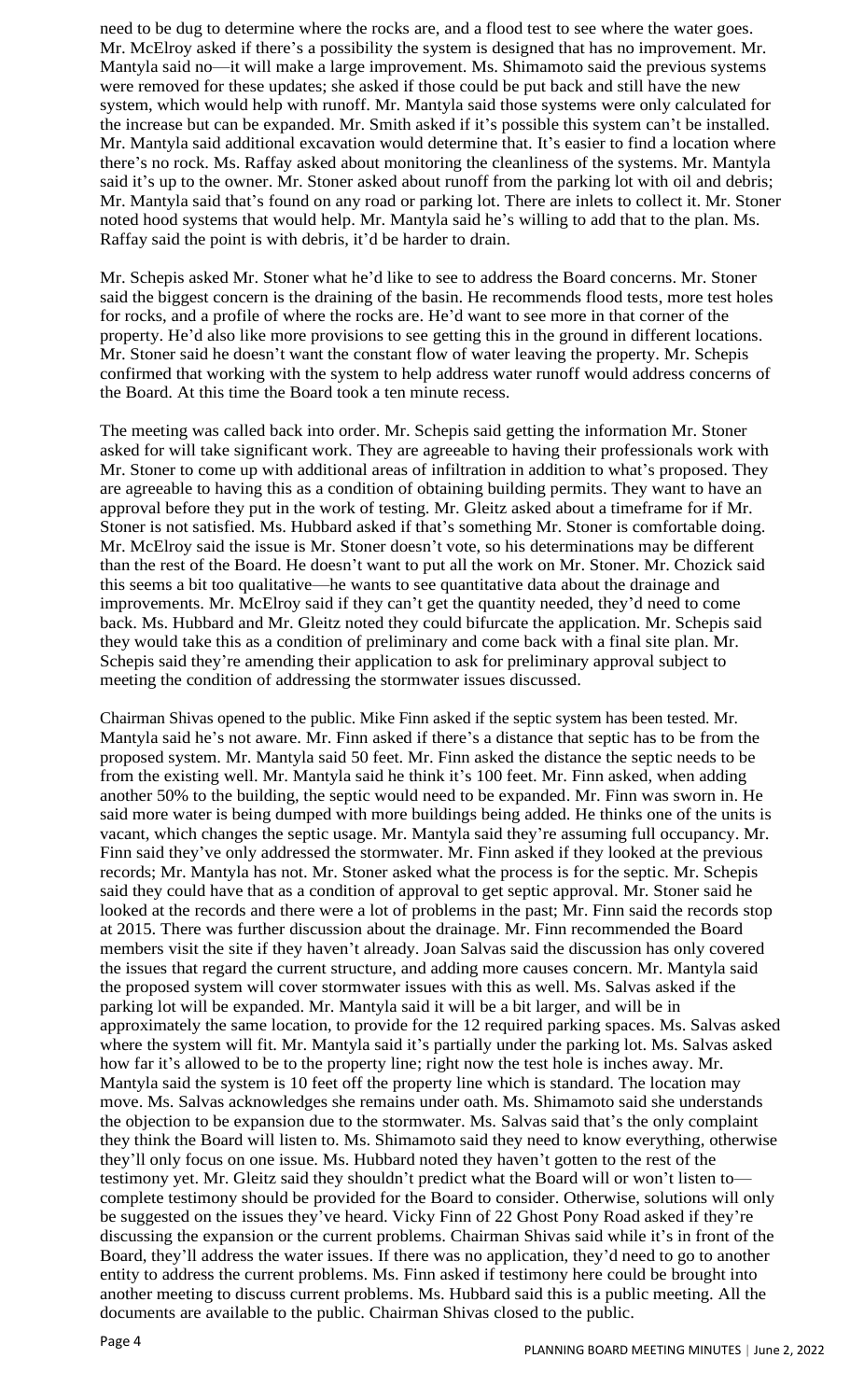Michael Bet, a licensed architect at 201 East Ridgewood Avenue in Ridgewood, was sworn in. He provided his credentials, and spoke in front of Union City, Teaneck, and Clifton. He was deemed an expert. Mr. Schepis submitted **Exhibit A5**, a rendering of existing conditions. Mr. Bet went over the current conditions. Mr. Schepis said there was testimony from the public that at one time this was a garage; Mr. Bet said based on a visual inspection, he didn't see an opening typical for a garage. They'd be upgrading the existing finishes throughout. The exhibit submitted shows a color change to a darker shingle, and page 2 of the exhibit is what's proposed. They're looking to make it look more like an R5 use of a single family. The porch coverings would be removed and a single porch would replace it. The base would be stone. Mr. Schepis asked about the dormers on top; Mr. Bet said they would scale down the building and make it look seamless. Mr. Gleitz asked about replacement of doors and windows. Mr. Bet said doors will be; windows will be salvaged when possible. Mr. Gleitz confirmed there are no interior improvements. Mr. Bet set the additional units would mimic the current layout. The dormers would cantilever out. Ms. Shimamoto asked about the windows for the bedrooms—they're not standard egress windows. Mr. Bet said anything constructed new would need to comply. Ms. Shimamoto said the picture won't look like this when built. There was further discussion about windows. Mr. Schepis said this is what they'll submit for the preliminary, and answer any issues with the windows with the final site plan. Chairman Shivas asked if improvements are proposed other than in front. Mr. Bet said the finishes in front would apply to the rest.

Chairman Shivas opened to the public. Carol Johnson at 3 Ghost Pony Road asked what's happening with the well that's there on the right side of the building. Mr. Bet said anything interfering with the construction would be accommodated. Mr. Schepis said the well is 30 feet from the addition. Mr. Finn asked if residents are living in the building as work is being done. Mr. Bet said this will be addressed prior to construction. Mr. Finn asked the order of operations with the septic. Mr. Bet said that's addressed by the general contractor. Mr. Stoner said the CO is issued after the improvements are done. Mr. Finn said the property was previously garages. Mr. Walsh asked how this pertains to this situation. Mr. Finn said it was not intended for residents; there were water issues from the work being done. Chairman Shivas closed to the public.

John Leoncavallo was sworn in as the Planner at 388 Washington Road Suite E in Sayreville. He testified in front of 280 Boards including Somerset and Byram, and was deemed an expert; his licenses are in good standing. **Exhibit A6** was submitted, photos of the building from the ground and from a drone. The photos were taken on April 7<sup>th</sup>. Mr. Leoncavallo reviewed the photos. Mr. Schepis confirmed this house is similar in character to ones nearby. Mr. Leoncavallo went through the variances and relief sought. He noted the use has been there for a long time. The positive criteria includes benefits for diversity of housing, improved aesthetics, improved utilities and drainage, and general welfare. Mr. Leoncavallo stated this will have no adverse effect on the public. They're adding a larger porch for shielding from the rain and to give it more of a single-family aesthetic. Mr. Schepis noted there are woods around the area; Mr. Leoncavallo said there is screening. Mr. Schepis asked about the parking; Mr. Leoncavallo said there's no striping now so people don't know where to park. Mr. Schepis noted there's no landscaping or lighting now, but there are some proposed. Mr. Leoncavallo said this frames the parking, and improves the area. Mr. Leoncavallo confirmed this meets the variance requirements. Chairman Shivas said this meeting will have to come to a close.

Mr. McElroy motioned to carry the application to 06/16 with no further notice, seconded by Mr. Smith:

|         | Mayor      | Ms.    | Mr.     | Ms.       | Ms.    | Mr.     | Mr.     | Mr.      | Mr.   | Mr.   | Chairman |
|---------|------------|--------|---------|-----------|--------|---------|---------|----------|-------|-------|----------|
|         | Rubenstein | Franco | McElroy | Shimamoto | Raffay | Morytko | Chozick | Serrilli | Smith | Walsh | Shivas   |
| Motion  |            |        |         |           |        |         |         |          |       |       |          |
| Second  |            |        |         |           |        |         |         |          |       |       |          |
| Aye     |            |        |         |           |        |         |         |          |       |       |          |
| Nay     |            |        |         |           |        |         |         |          |       |       |          |
| Abstain |            |        |         |           |        |         |         |          |       |       |          |
| Absent  |            |        |         |           |        |         |         |          |       |       |          |

Motion carried.

# **OPEN TO THE PUBLIC**

Page 5 Chairman Shivas opened to the public. Peter Smith was sworn in and said he's trying to get a building permit but needed a septic test. The septic company found a clause in meeting minutes from 1989 that states he's not allowed to add additional square footage to the house. They want a letter rescinding this statement. Mr. Stoner said this isn't a variance; Mr. Gleitz said this is from the Board of Health; Mr. McElroy said Vicky is their representative. Chairman Shivas said this isn't a Planning Board issue. There was further discussion about the procedures. Mr. McElroy asked if the Board of Health could pass a resolution; Ms. Hubbard said she thinks that's the relief needed. Mr. McElroy said to reach out